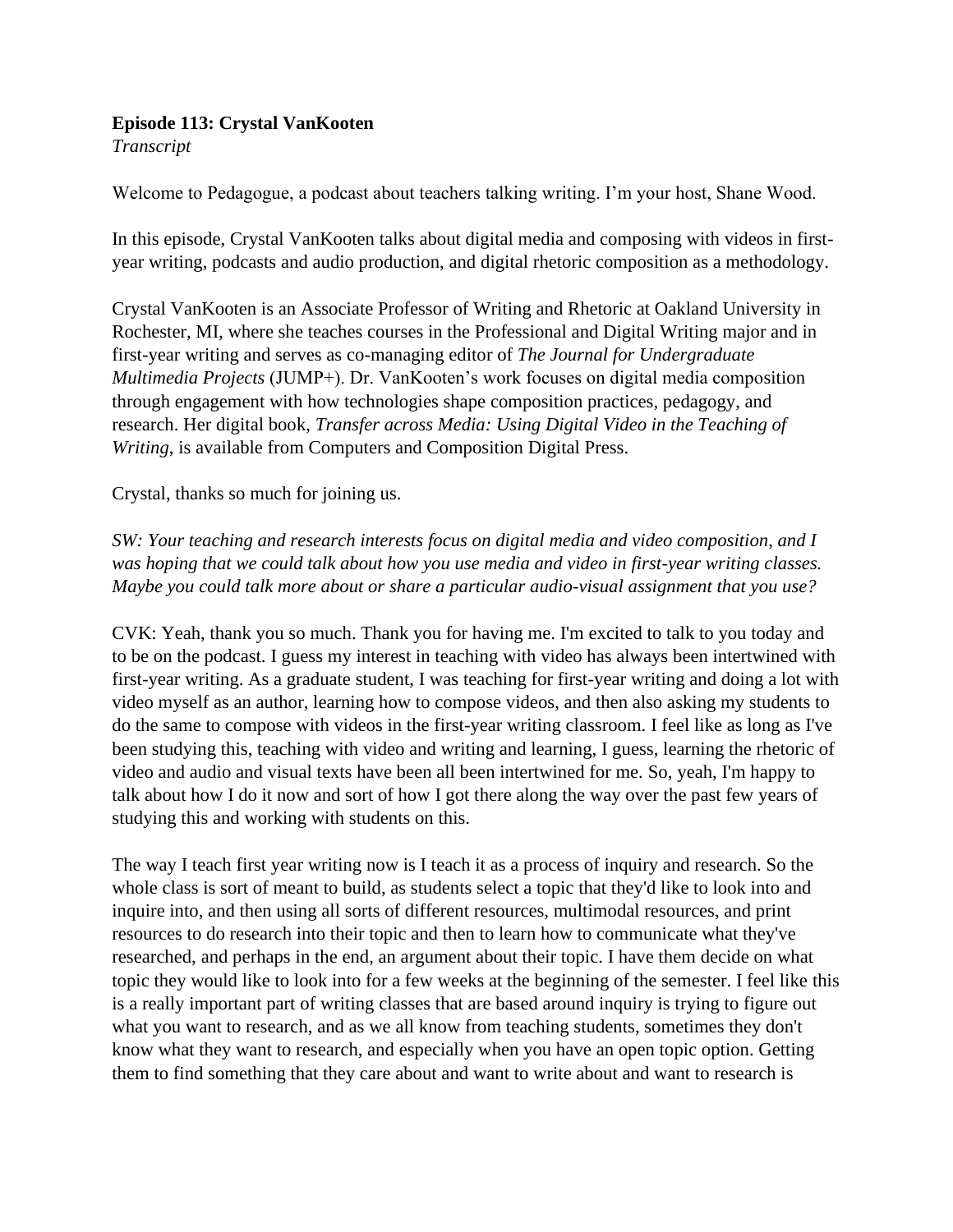really important. I try to offer that space for them. I think it's important for students to write and research about something that they really care about and want to select.

I provide that space and then we take some time to find the topics. They propose their topic to me once they've decided. I've done it several ways in first year writing where we put the multimodal project at the end of the semester. You often see that too with remediation assignments where students will research and write a paper, and then at the end of the semester, they'll do a remediation project. I've actually experimented with putting it lots of different places in the curriculum, putting the multimodal composition work in multiple places. I found that I like it best and it works really well for students if you don't put it at the very end if you try to weave in multimodal composition and multimodal research throughout the student's entire research and writing experience. So we do little things throughout the whole semester to get them introduced to what does writing with sound and writing with images entail. If I'm researching and I'm looking for media sources and multimodal resources, where do I look and what kinds of things am I looking for and how do those work with print sources that we might be more used to working with in the classroom.

But we do a big inquiry through video project, I guess, is the main big multimodal assignment that I do with first year writers. So we propose our research, we do some research and we do an annotated bibliography assignment. Then we do the inquiry through video project before we actually write any sort of academic standard research essay. So that's the big assignment that I do with students. As I said, for their annotated bibliography project, they do different kinds of research and I require them to find different kinds of sources. So they find some print sources, but then lots of different kinds of multimodal sources. I ask them to go to look for images and infographics and videos and podcasts. I hope that they can sort of survey the land of their topic when they're looking for those different kinds of sources. Then of course, some books and articles too. Then they have to decide which of those sources or they can go find others that they want to use to make their inquiry through video project.

## *SW: Are there particular platforms you encourage students to use for this video assignment? And are there certain skills or components of the production process that you emphasize as students do this work?*

CVK: It's a fairly open assignment in that I want them to use their research and talk about their topic in video format. But I do encourage them to think about the different modes of expression that they choose to use in the video and how the modes of expression are working together to get the message that they want to get out there through the video. So I'll say, "What visual aspects are you usually want to put in the video? What linguistic aspects?" We use the five modes of expression from the New London Group. So there's linguistic, visual, oral, spatial, gestural modes of expression. Which of your media assets fall within this mode? Or they're not always just one mode, but this one is predominantly sound. So we have some sound we want to work with here, some music or some speaking. We have some visuals. We have some written language that we want to put in or spoken language. Then think about when we put this all together in the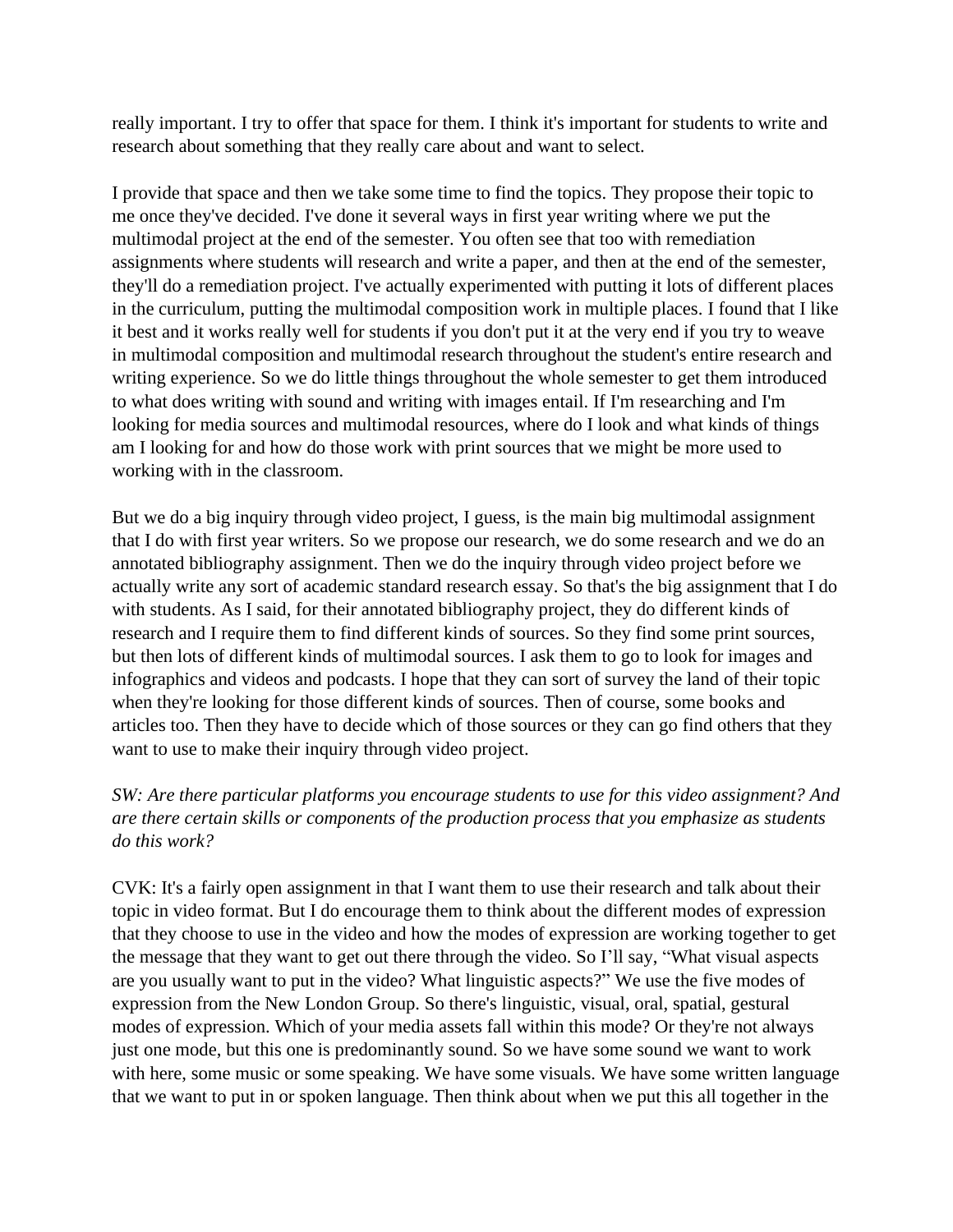video project, how does it work together to put a message out there to an audience or to audiences?

So sometimes, students have made some videos maybe, or maybe some students have never made a video before. So this is all new to them. How do you best put a video together? They've watched lots of videos and films in their life, but when you start making them, you really realize what goes into to creating a media product that has layers in it. There's lots going on when you even just have a visual and one sound. You have to put those two things together, you have to line them up, you have to decide what gets juxtaposed. When I see this, what do I hear at this moment? So we talk about things like cross modal juxtaposition where you can put different things, like a sound might align with the image, or maybe it doesn't. Maybe the image and the sound are doing different work in that moment, different rhetorical work. But you put them together in that way for a reason, whether they're supposed to work together or whether they're supposed to be sort of doing different things at that moment. So it's complicated. Usually with first year writers, you get a start on that stuff. You talked a little bit about it. They can do some really cool and awesome things with it.

*SW: You teach a class called "Podcasting" at Oakland University. Do you mind talking more about this class and what you hope students learn through podcasts and sound and audio production?*

CVK: I'm excited to talk about this class because I've always been very interested in sound and because I've done so much work with video, obviously sound is a huge part of what you do if you're composing on video. So when I got the opportunity to teach the podcasting class for the first time, I was excited to dive more into specifically the rhetoric of sound. The rhetoric of sound is sort of exploding as a subfield within our larger field of rhetoric and writing. There are so many folks now that are focusing on sound rhetoric and rhetoric of music and that kind of thing. There's lots of new cool things to read and listen to in our field, podcasts, obviously like this one that are exploding. There's so much going on that is great material for a class like this for podcasting. I was very excited that I got to teach this because I love to learn more about it as I go when I teach something like this. So when I teach podcasting for undergraduates, I want to introduce them to composing with sound and to the rhetoric of sound in our field of writing studies. That's one of my major goals.

I want them to listen to a lot of different types of audio stories and sound work that's out there, learn how to analyze it and think about it and talk and write about it in a way that's a little bit more specific than just I liked it or whatever. Then I want them to compose with sound. I think it's composing through media and through sound, you learn a lot about how the media and the medium works, but then also it causes new ways of thinking I think in you as a composer when you do those things. So thinking through music and thinking through juxtapositions of music and voice is really cool and an important experience for writers, I think, so.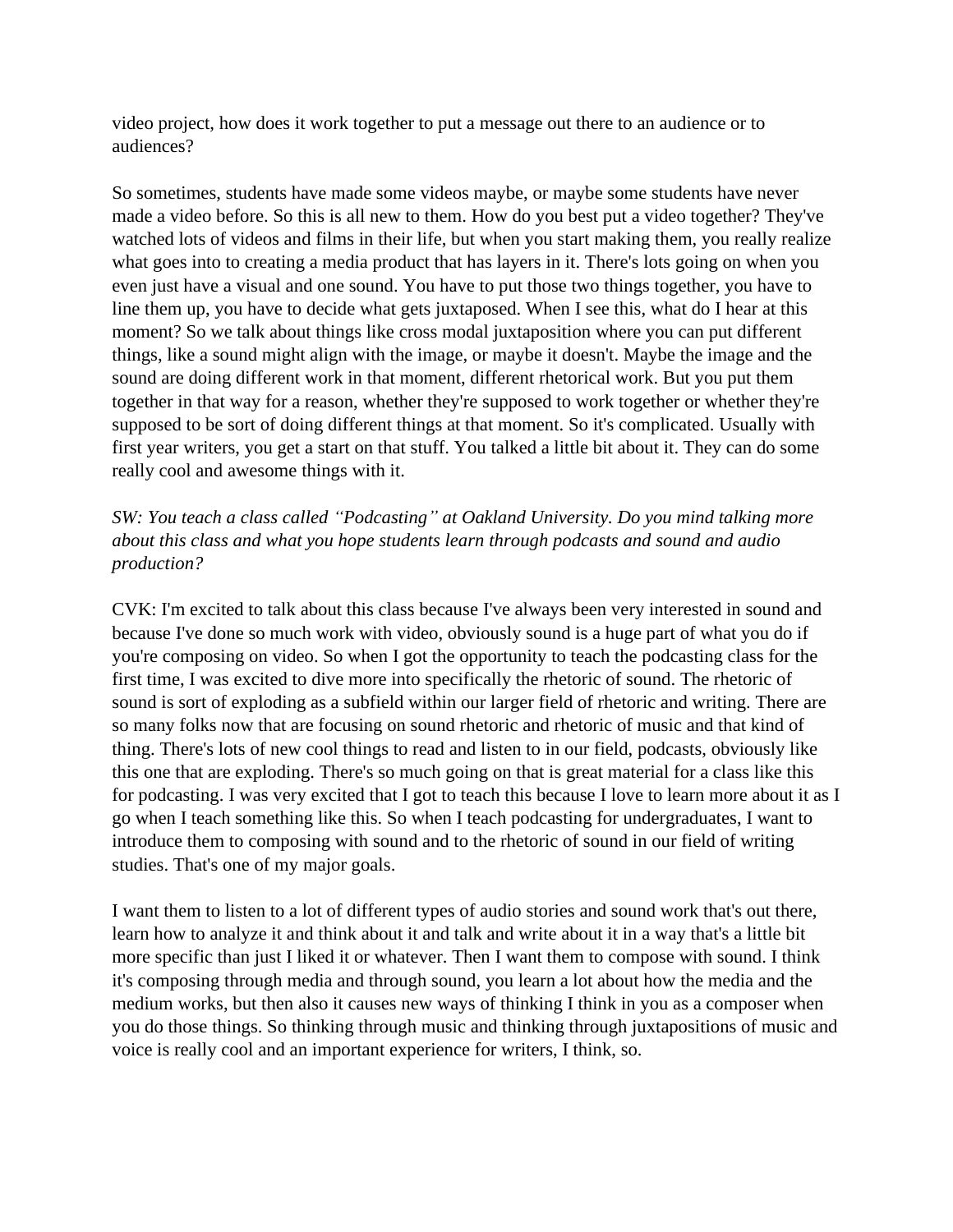Then there's a lot of traditional writing with podcasting too, a lot of scripting and planning and organizing and that kind of stuff. So those are all things we do in the podcasting class. Yeah. I have them do a couple of audio composition projects. The first one is an individual project where they tell an audio story that has to have an interview with it. So I want them to experience interviewing, recording the interview and everything that goes in with planning for that, and then actually using the interview to tell an audio story. I have them edit the interview and learn how to think about organizing it once you've recorded this raw interview and you ask questions in a certain order and they answer it in the order they answered. Well, sometimes you don't want to just publish it in that way. So how do you tell a story using those audio assets and reconstruct it, or put it together to tell the message that you want to tell. So that's their first one and they do it individually to practice all those things and start learning those things.

Then for the final project in podcasting, they do a three episode podcast series. I give them lots of freedom for how they want to do it. I want them to work together. So that's one thing that they have to do because most podcasts are not done individually. They're done in collaboration, in teams. I want them to get that experience. But they make their own teams. They pick what they want to make their episodes about and then they work together to do it.

So actually I taught podcasting in fall 2021, and we had a wonderful opportunity to work with the special collections in our library at Oakland University. So there is a collection in our library that's called the Pontiac Oral History Collection. It's a collection of 39 interviews that were recorded in the 1970s, actually, in Pontiac, Michigan, which is a neighboring community to Oakland University. They were recorded by an Oakland University employee who wanted to go out and record the stories of Black residents of Pontiac who had moved to Pontiac prior to the 1970s for work. So actually Pontiac was a big center of industry in the '30s and '40s, I think, and a lot of Black residents from the South actually migrated North, moved to Pontiac for work. She wanted to record their stories. She did on cassette tapes. Here they all are in a box in our special collections in the library. So with some collaborations through the Center for Public Humanities at Oakland University and the library, the Kresge Library, I learned about the collection and I thought, "Wow, this would be so wonderful if we could make some audio stories with this material."

There's six of the 39 interviews that have been digitized. So we actually work with the librarians and got permission to work within our course with the six digitized interviews. So one group of undergraduates from podcasting in the fall took on this project and made their three episode podcast series on the Pontiac Oral Histories. They were so wonderful. They did such a wonderful job. One of the cool and challenging aspects of the project was that the audio recordings they were working with are very old and we're recorded on cassette tapes, like I said, and the audio quality wasn't so great. They were a little bit hard to understand. There was lots of background noise in some of the interviews. The students were working with and strategizing how can we use this material, how can we make it accessible and understandable to the audiences that they envisioned for their podcast. It was a cool project.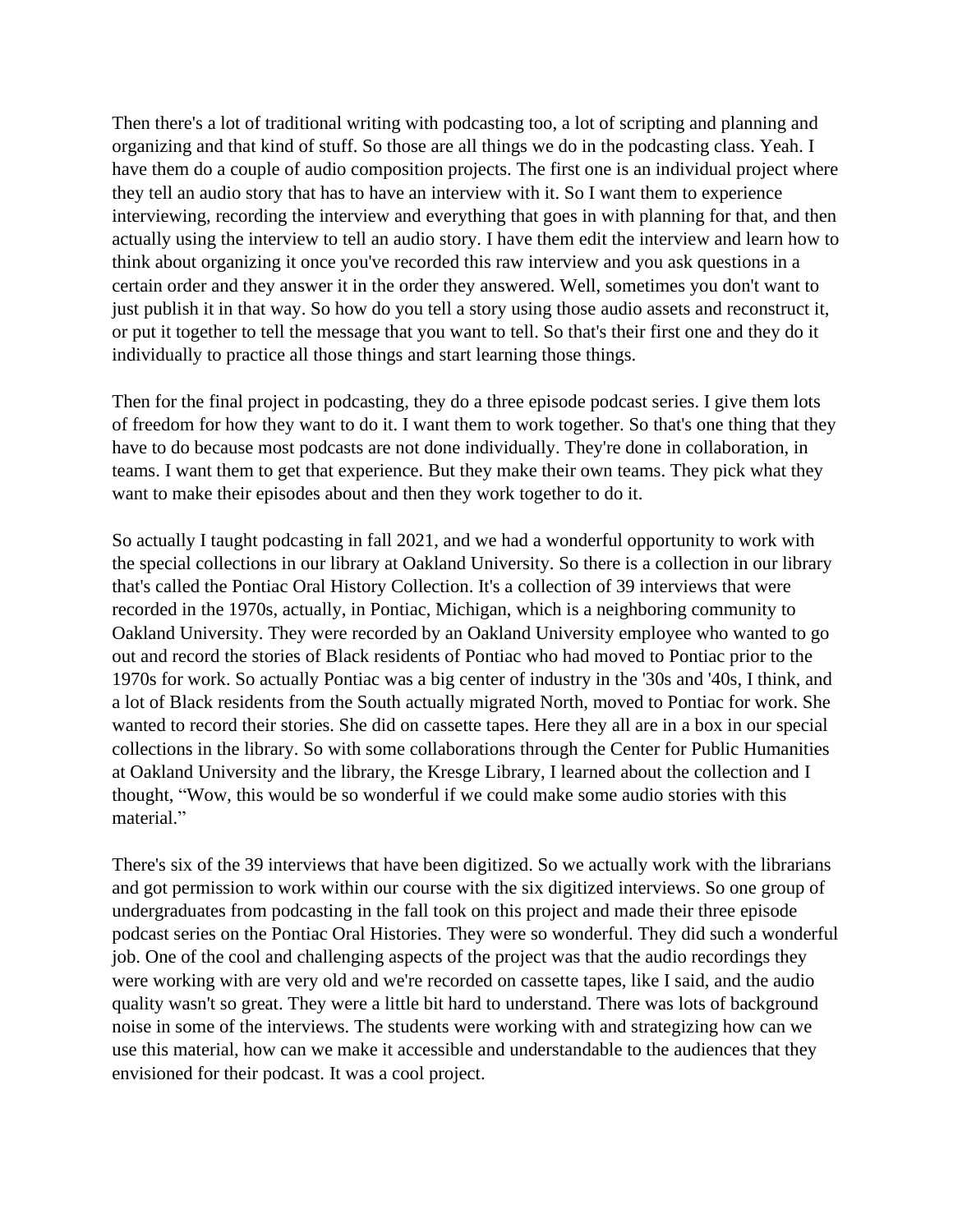*SW: Crystal, let's talk about your research. In your 2016 article "Methods and Methodologies for Research in Digital Rhetoric," you observed digital rhetoricians and write about using digital composition as a methodology. Can you talk more about what it means to use digital composition as a methodology and how teachers and researchers might consider drawing on digital rhetoric to help them in their own teaching and through their own research practices?*

CVK: Yes. Thank you for asking me this. I love to talk about methods and methodologies. So I, for my dissertation research when I was in graduate school, decided to record...well, so I was doing a classroom based study in first year writing on several classes that were doing digital video composition as part of their curriculum. I decided to collect data for the study in many ways. I visited classrooms and observed. I did interviews. I worked with the classes. I recorded a lot of what I observed and my interviews on video. At the time I thought I wanted to leave it open for however I might use that data, for analyzing it later, for presenting digital products, for composing with the material. So I thought, "I'll video record this, get the permission obviously to do so from the participants and see what I can do with it later." Little did I know, I was opening this door to this wild area where there isn't that much in our field written down where you can access it. People will give you advice, obviously. You can ask your mentors for advice, but you get advice that varies like crazy. Here's what I did. Here's what I did. Do this. Don't do that. Use a pseudonym. Don't use a pseudonym ever. It's crazy.

I was learning a lot on the fly when I was in graduate school and then thinking, "What am I doing? Why am I doing this? Why did I collect so much video data that now I have to learn how to use it and what to do with it?" But it's been wonderful along the way. I will say, it's shaped me as a researcher. I am a digital researcher. I use video as my method and my methodology. It has shaped the way that I think about data and my findings. I've come to conclusions in my research, because I was working with video data and was doing video editing as a method, that I don't think I would've arrived at if I was just looking at written transcripts of the material and writing about it.

In our field writing as a mode of thinking is kind of an established concept. I think the same applies for multimodal composition. It's a mode of thinking that is different than linguistic writing. It's not better or worse, but it provides different insight. I think when you're listening again and again to participants speak, or when you're juxtaposing what a participant said three years ago with what they said a year ago, in time in the video, you can see them back-to-back or you're deciding what to put together. Should I put this clip from this interview next to this piece that I observed and video recorded over here? What does putting those together let me to see and hear about what's actually going on with the student learning? I found that video as a method and methodology really just opened up more places where I could look for learning from students as I was looking in my study.

Then my digital book came out a couple years ago in 2020. I was so just happy that I could publish a lot of the video work that I had been doing. Video has been a big part of my own process as a researcher, as I go through the data and as I code and analyze things, but it's also a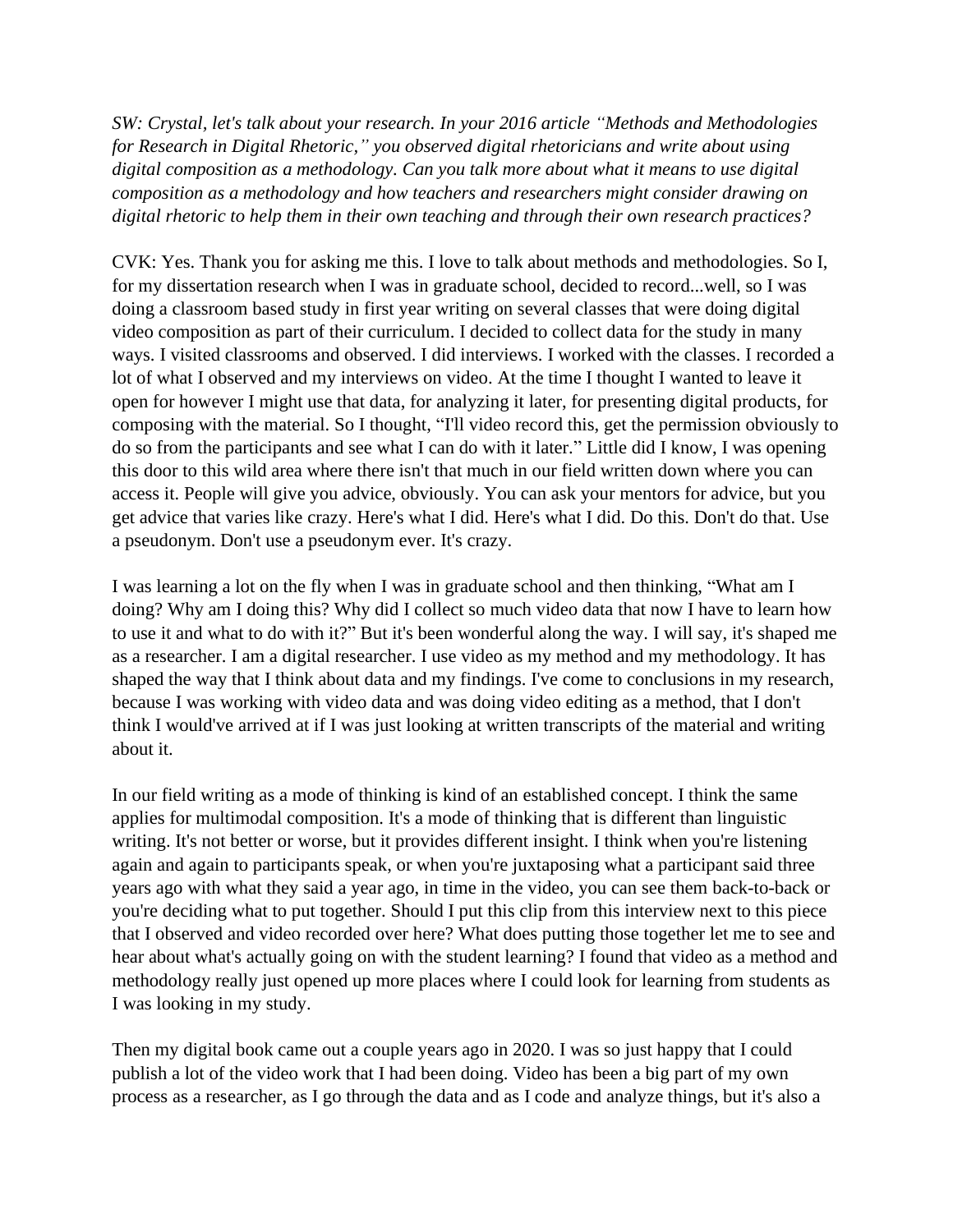method I think we can use for data presentation. You can put things out there in your publications in different ways if you use more than just the written word. So, so many of our journals and presses now have the ability to publish these kinds of multimodal texts. Even journals that don't really specialize in that or have a lot of digital texts that they publish, many of them have an option, if you want to have a video, you can have a video in there, things like that. I'm so grateful that my book is a digital book, that there's lots of video material in there that people can see and hear and read the experiences of the participants in my research. So that is really valuable to me.

## *SW: This is my last question. What are some key affordances to using and working with digital technologies in and through research?*

CVK: There's lots of affordances of using video and lots of challenges as well. One of the affordances is that there's many pieces and parts of data that are captured and recorded when you're using something like video compared to something like handwritten notes or something like that. So you can see the participant in the video recording. You can hear them. You can see how they move their body when they're speaking. You can hear elements of their voice that maybe you could transcribe, but you get, I guess, more data at once when you're hearing it.

I was able to do some analysis, for example, on some interview material that I did with first year writing students on how they were moving their hands while they were talking to me about certain topics, and do some thinking about, okay, they said this, these words came out of their mouth, and then they moved their hands like this and their body was positioned like this. It isn't like, okay, now I know what this means exactly, but there's more data there for me to think about. Did they look nervous when they moved their hand like that, but then their voice didn't sound nervous? Then I also was experimenting with recording more in interviews. So when I first did interviews when I was in graduate school, I used one video camera. When I moved into the second phase of my large study on first year writing, I decided to use two video cameras in interviews. One was focused on the participant that was speaking and then one was sort of back to get the whole room and me as the interviewer in the shot.

I really wanted that because I wanted to be able to think about and analyze interactions more, how me as the interviewer or how I was part of the knowledge making in the interview moment and how I asked the question like this, here's how I looked and how I moved my body. Here's the participant and how they moved their body and responded and said. I don't think all that information is always necessary, or sometimes not useful, but sometimes it is in a key moment. Or when you want to sort of take a step back and look at the entire moment of the interview and think about more specifically what was going on there.

So that's some, I guess, some affordances maybe in an interview space when you're using something like video recording. I also think when you're analyzing data, and this is later on in the research process, maybe after you've done interviews or recordings and then you're analyzing